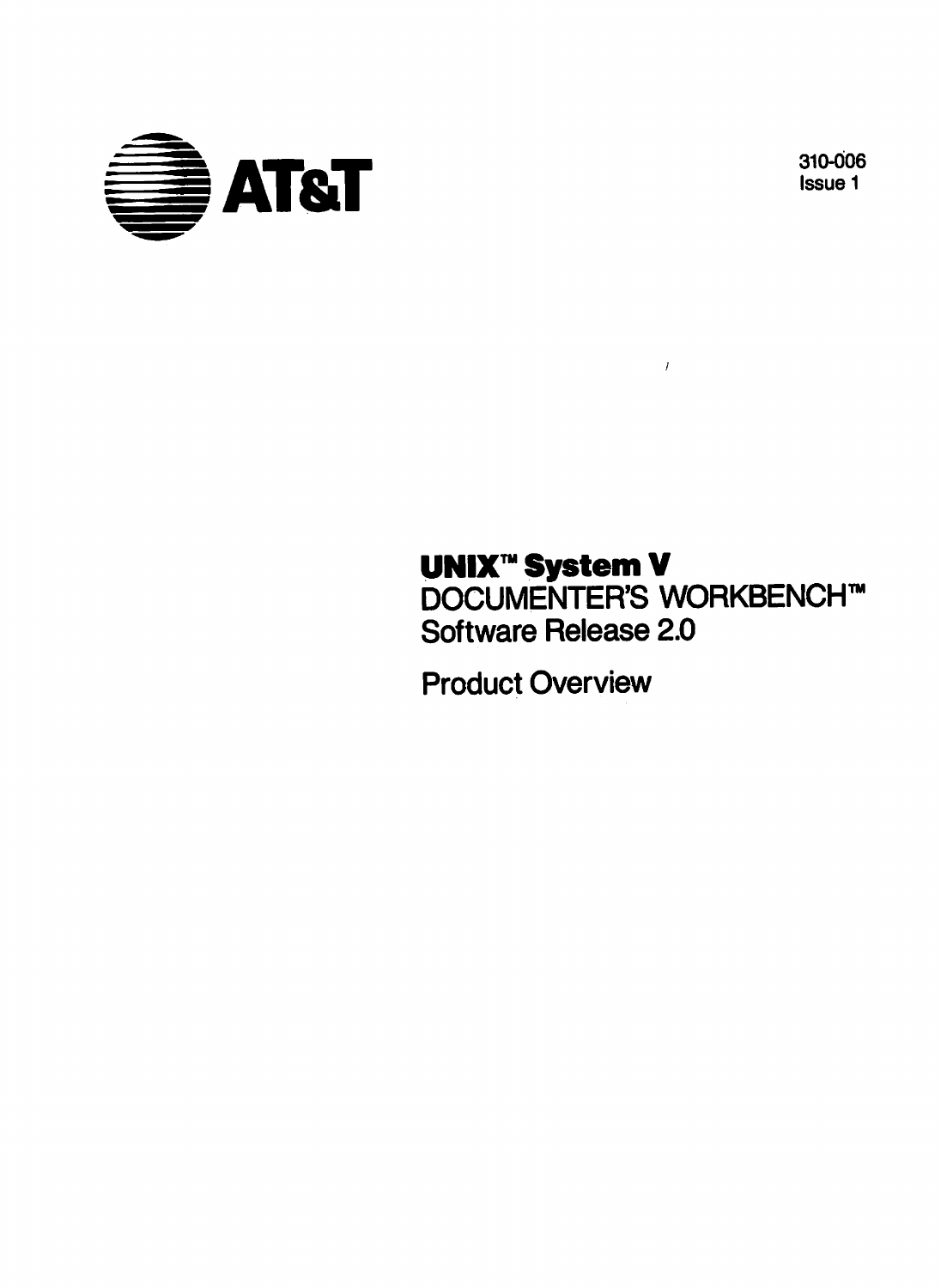#### ©1986 AT&T All Rights Reserved Printed In USA

#### **NOTICE**

The information in this document is subject to change without notice. AT&T assumes no responsibility for any errors that may appear in this document.

9700 is a trademark of Xerox. APS-S is atrademark of Autologic. DEC is a trademark of Digital Equipment. DOCUMENTER'S WORKBENCH is atrademark of AT&T: IMPRINT is a trademark of IMAGEN. PDP is atrademark of Digital Equipment. TEKTRONIX is a trademark of Tektronix. Teletype is a registered trademark of AT&T: UNIX is a trademark of AT&T. VAX is a trademark of Digital Equipment.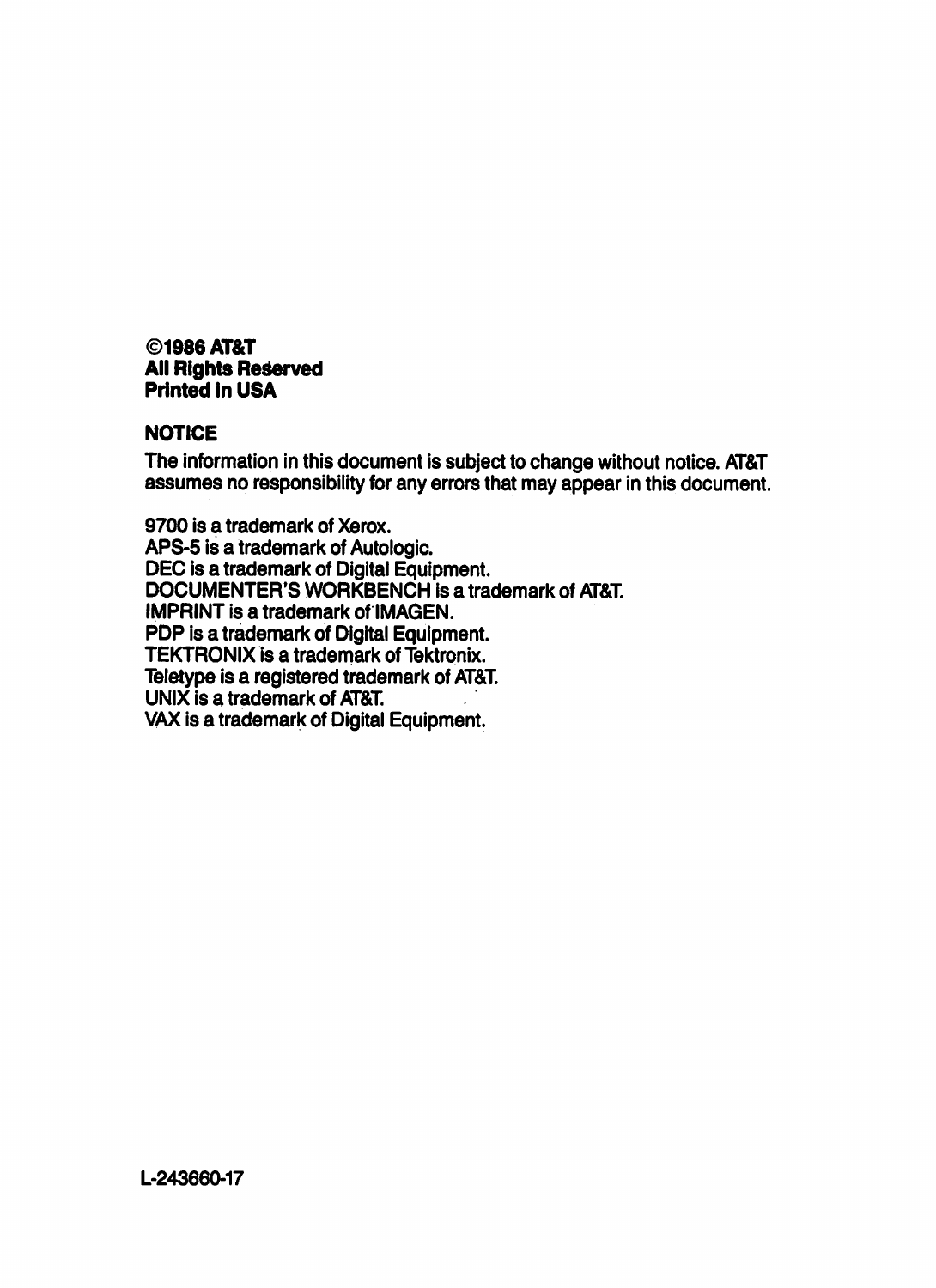# **Table of Contents**

 $\mathcal{A}$ 

| Introduction                        | 1  |
|-------------------------------------|----|
| Description                         | 2  |
| Programs                            | 3  |
| Obsolete Programs                   | 5  |
| Documentation                       | 7  |
| Overview of Technical Information   | 9  |
| <b>Supported Hardware</b>           | 9  |
| Specifications for the 3B2 Computer | 10 |
| <b>Terminal Dependencies</b>        | 10 |
| Software Dependencies               | 10 |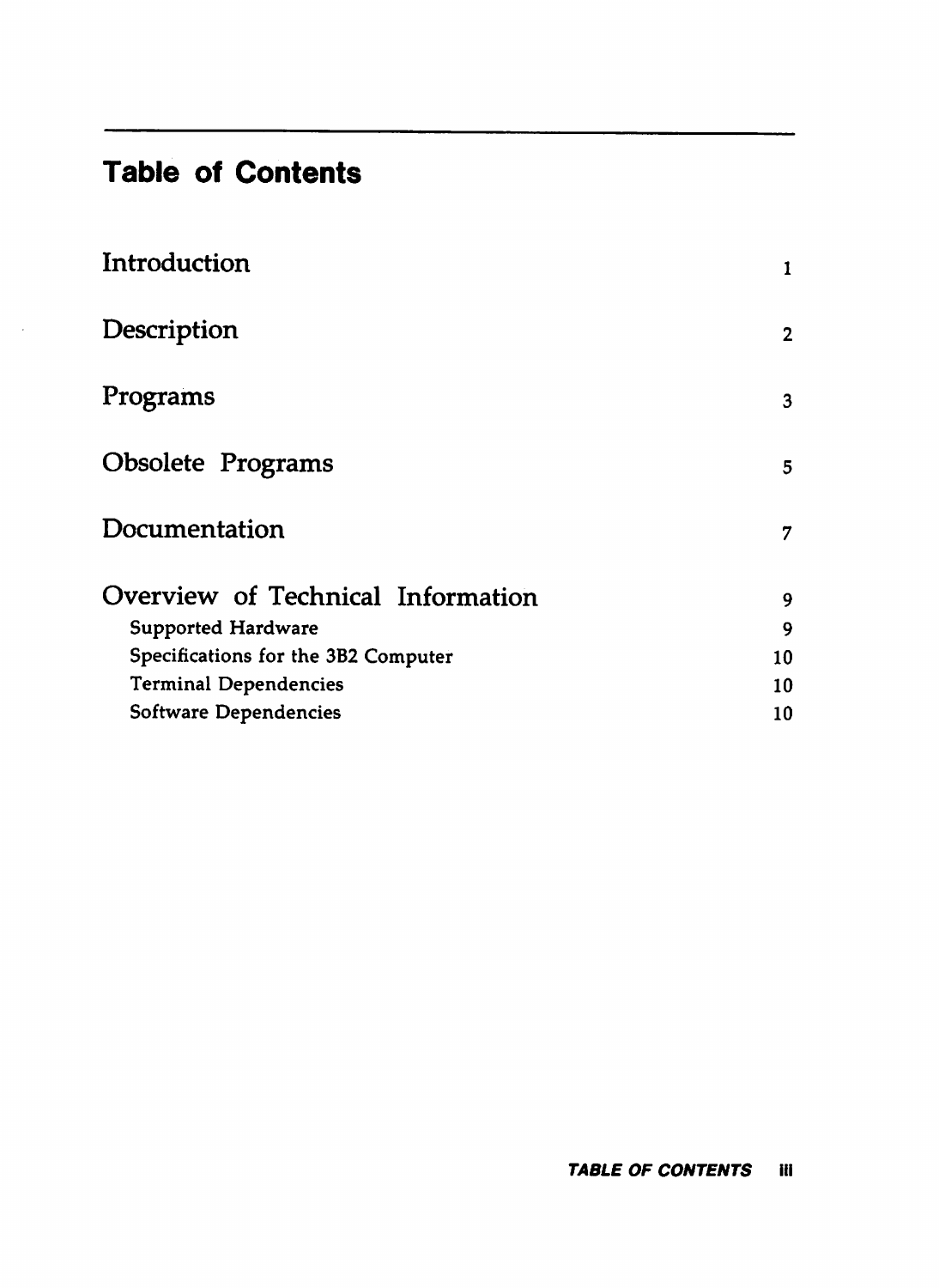$\mathcal{L}_{\text{max}}$  and  $\mathcal{L}_{\text{max}}$  $\label{eq:2.1} \frac{1}{\sqrt{2}}\int_{\mathbb{R}^3}\frac{1}{\sqrt{2}}\left(\frac{1}{\sqrt{2}}\int_{\mathbb{R}^3}\frac{1}{\sqrt{2}}\left(\frac{1}{\sqrt{2}}\int_{\mathbb{R}^3}\frac{1}{\sqrt{2}}\right)\frac{1}{\sqrt{2}}\right)\frac{1}{\sqrt{2}}\,d\mu$  $\label{eq:2.1} \frac{1}{\sqrt{2}}\left(\frac{1}{\sqrt{2}}\right)^{2} \left(\frac{1}{\sqrt{2}}\right)^{2} \left(\frac{1}{\sqrt{2}}\right)^{2} \left(\frac{1}{\sqrt{2}}\right)^{2} \left(\frac{1}{\sqrt{2}}\right)^{2} \left(\frac{1}{\sqrt{2}}\right)^{2} \left(\frac{1}{\sqrt{2}}\right)^{2} \left(\frac{1}{\sqrt{2}}\right)^{2} \left(\frac{1}{\sqrt{2}}\right)^{2} \left(\frac{1}{\sqrt{2}}\right)^{2} \left(\frac{1}{\sqrt{2}}\right)^{2} \left(\$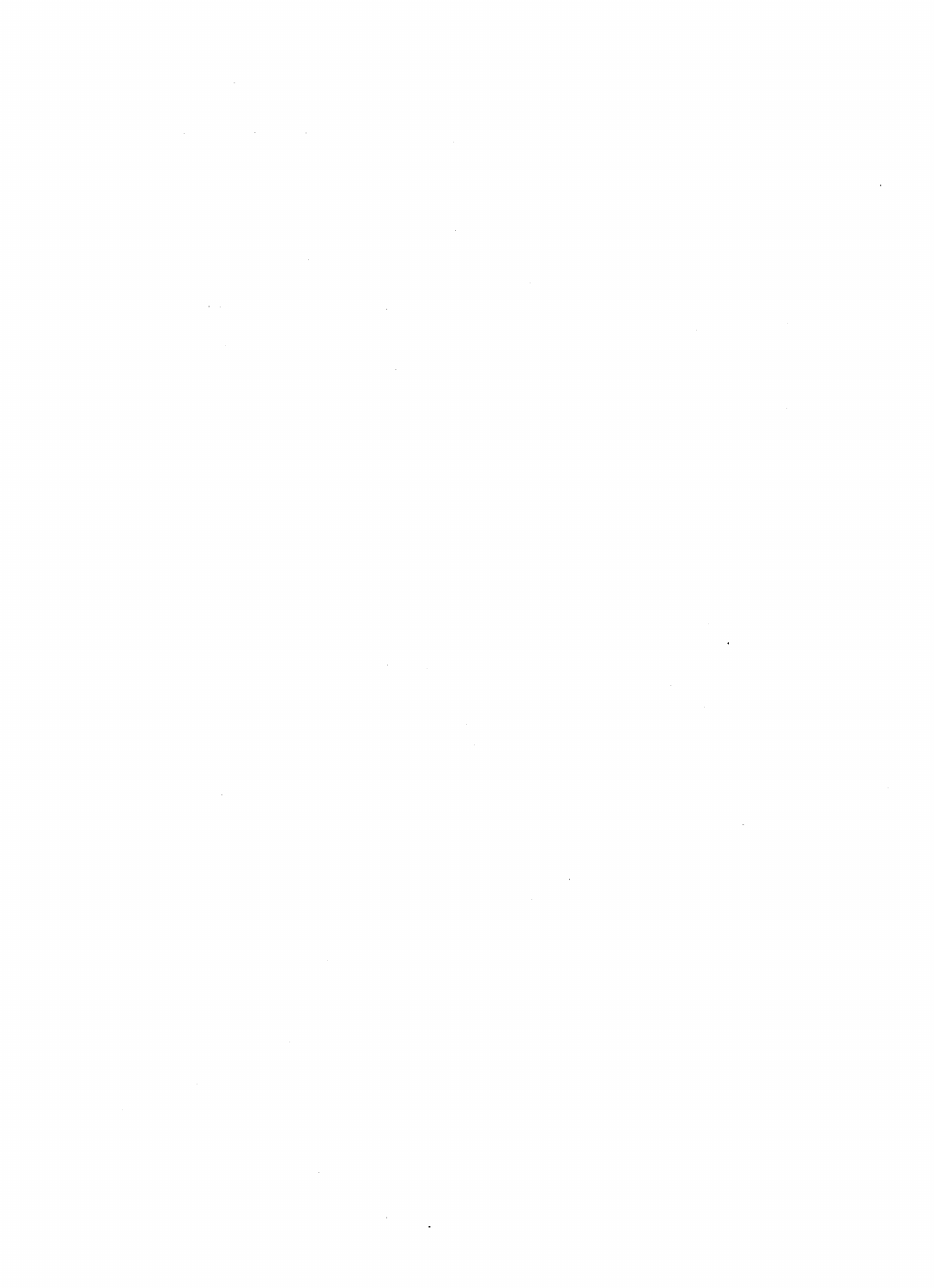## **Introduction**

The DOCUMENTER'S WORKBENCH Software is a set of computer programs developed at AT&T Bell Laboratories to run under the UNIX operating system. These programs help you format any type of document. The DOCUMENTER'S WORKBENCH Software supports a range of output devices from typewriter-like printers to phototypesetting equipment.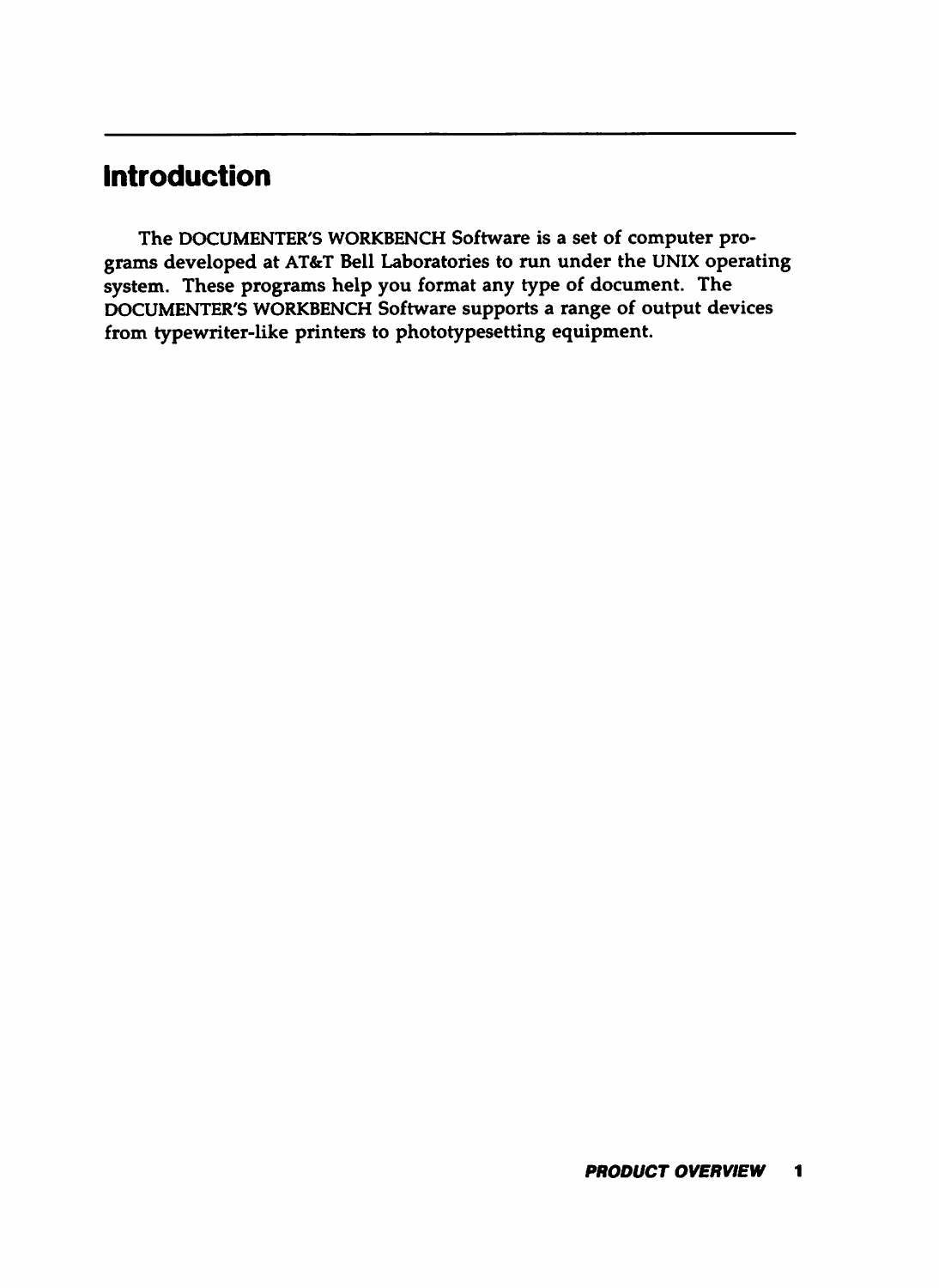## **Description**

The DOCUMENTER'S WORKBENCH Software is a powerful and sophisticated set of text formatting tools that helps you produce a wide variety of documents, including letters, research papers, memoranda, reports, and books. You can use the DOCUMENTER'S WORKBENCH Software to create documents that contain tables, mathematical equations, line drawings, and plots of data.

With the DOCUMENTER'S WORKBENCH Software you can dramatically diminish the time you need to plan and prepare the following features of your document.

- $\blacksquare$  margins
- **u** titles
- **u.** lists and displays
- $\blacksquare$  footnotes
- $\blacksquare$  page headers and footers
- page numbering
- **table of contents**
- glossary
- $\blacksquare$  index

Anyone can run the DOCUMENTER'S WORKBENCH programs-a clerk, a secretary, the writer or editor-you need only a basic familiarity with the UNIX operating system. Using any UNIX system text editor, you type in your text and intersperse formatting instructions (such as .P for paragraph), that state precisely how you want your document to look when it is printed. Then you choose the appropriate preprocessors and formatter to process your file for printing.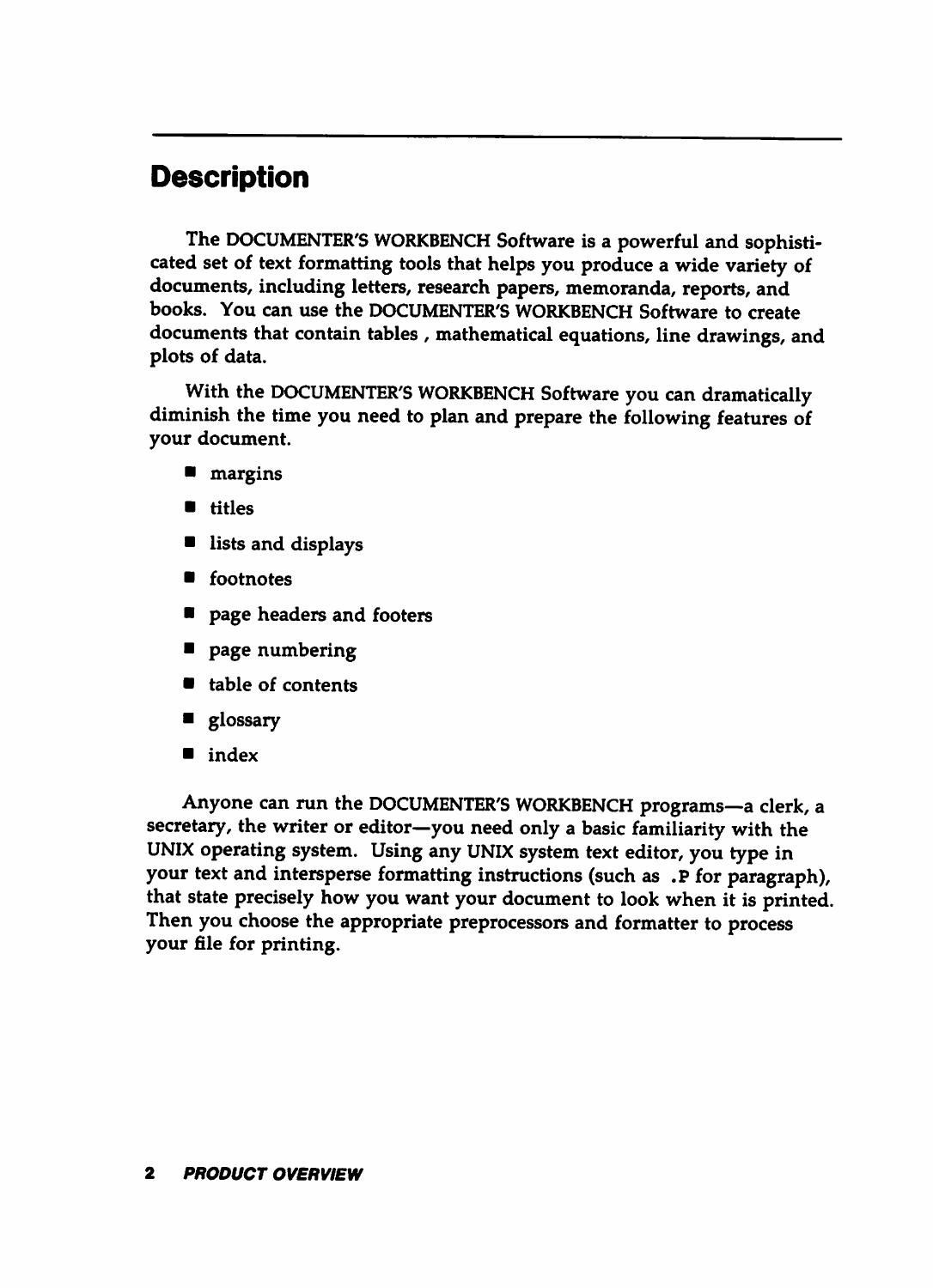# **Programs**

The DOCUMENTER'S WORKBENCH programs can be grouped into the following general categories:

| Formatters                  | nroff and troff are text-formatting programming<br>languages for typewriter-like printers and photo-<br>typesetters, respectively. These "super word proces-<br>sors" are at the heart of the DOCUMENTER'S WORK-<br>BENCH Software. The macro packages and prepro-<br>cessors (see below) create instructions that the for-<br>matters use to produce a formatted document.                                                                                                                                                                |
|-----------------------------|--------------------------------------------------------------------------------------------------------------------------------------------------------------------------------------------------------------------------------------------------------------------------------------------------------------------------------------------------------------------------------------------------------------------------------------------------------------------------------------------------------------------------------------------|
| Macro                       | There are four macro packages available with the<br>DOCUMENTER'S WORKBENCH Software: mm, mv,<br>man, and mptx. The mm, or Memorandum Macros,<br>package allows you to produce memoranda and<br>letters easily. The mv package allows you to make<br>high quality typeset transparencies in a variety of<br>sizes. The man macro package allows you to format<br>UNIX system manual pages, and mptx allows you to<br>format a permuted index.                                                                                               |
| Preprocessors               | Four preprocessors are included with the<br>DOCUMENTER'S WORKBENCH Software: tbl, eqn,<br>pic, and grap. tbl helps you make tables: large or<br>small, simple or complex. eqn enables you to<br>present mathematical notation easily. pic enables<br>you to draw a wide variety of forms and line pic-<br>tures, and grap, a "language" for describing plots of<br>data, automatically scales and labels axes. Preproces-<br>sors are used in conjunction with the text formatters<br>nroff or troff to produce your final formatted file. |
| Programs to Create an Index | subj scans your document to collect a list of key-<br>words. ndx creates an index from the keyword list<br>subj makes.                                                                                                                                                                                                                                                                                                                                                                                                                     |
|                             | Programs for Comparing and Checking Documents<br>checkmm checks input files and tells you if you<br>have made any syntax errors in the DOCUMENTER'S<br>WORKBENCH formatting instructions. diffmk                                                                                                                                                                                                                                                                                                                                           |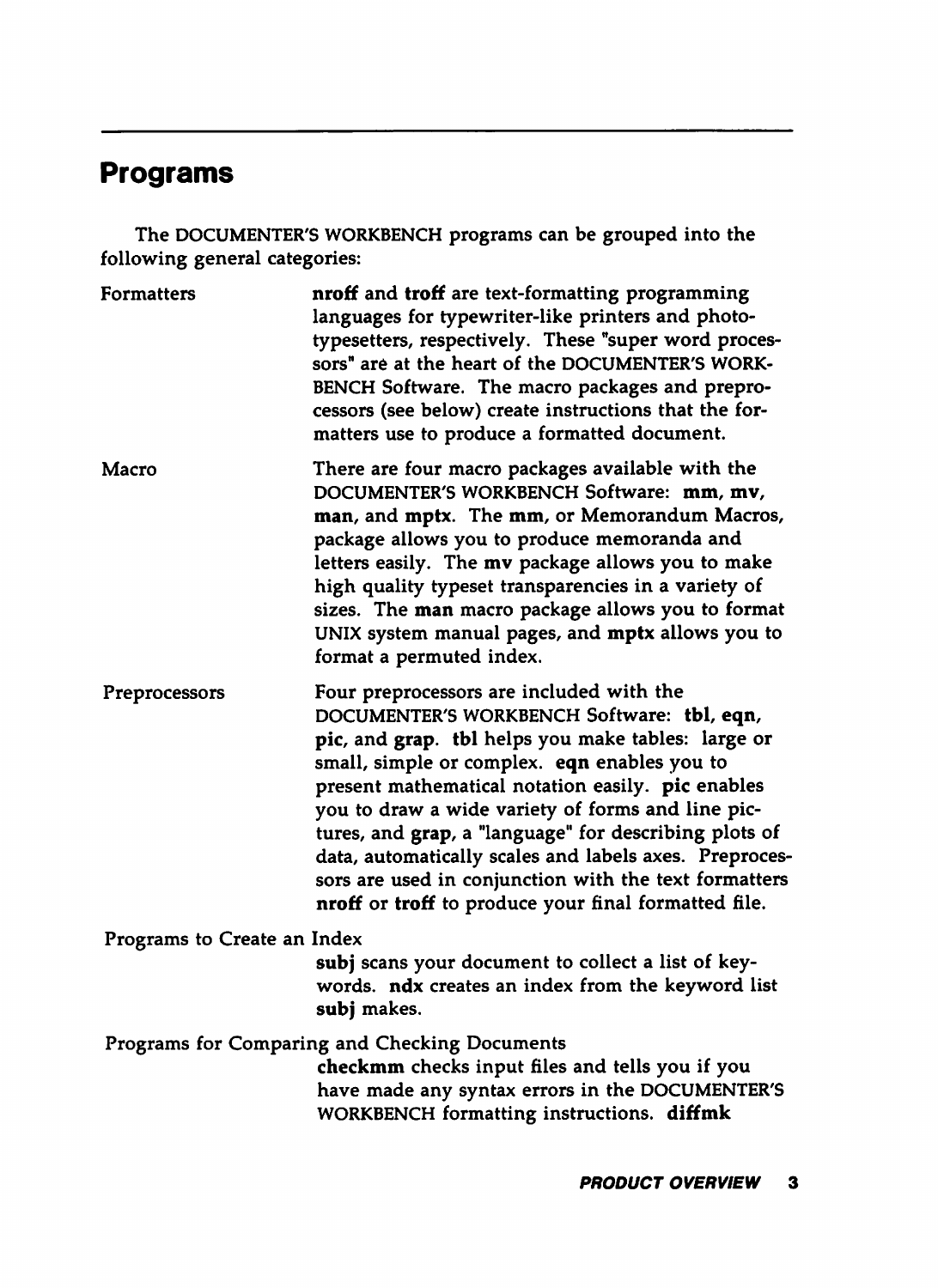| <b>Programs</b> |                                                                                                                                                                                                                                                                                                                                     |
|-----------------|-------------------------------------------------------------------------------------------------------------------------------------------------------------------------------------------------------------------------------------------------------------------------------------------------------------------------------------|
|                 | compares two versions of a document and produces<br>a third version that highlights the differences<br>between the two original files. macref produces a<br>cross-reference of the requests, macros, number<br>registers, and strings that you use in a file. It is<br>helpful for those who want to develop new sets of<br>macros. |
| Postprocessors  | daps translates troff output for an Autologic APS-5<br>phototypesetter. di10 translates output from troff<br>for an Imagen IMPRINT-10 laser printer. to turns<br>troff output into code that a TEKTRONIX 4015<br>typesetter can use.                                                                                                |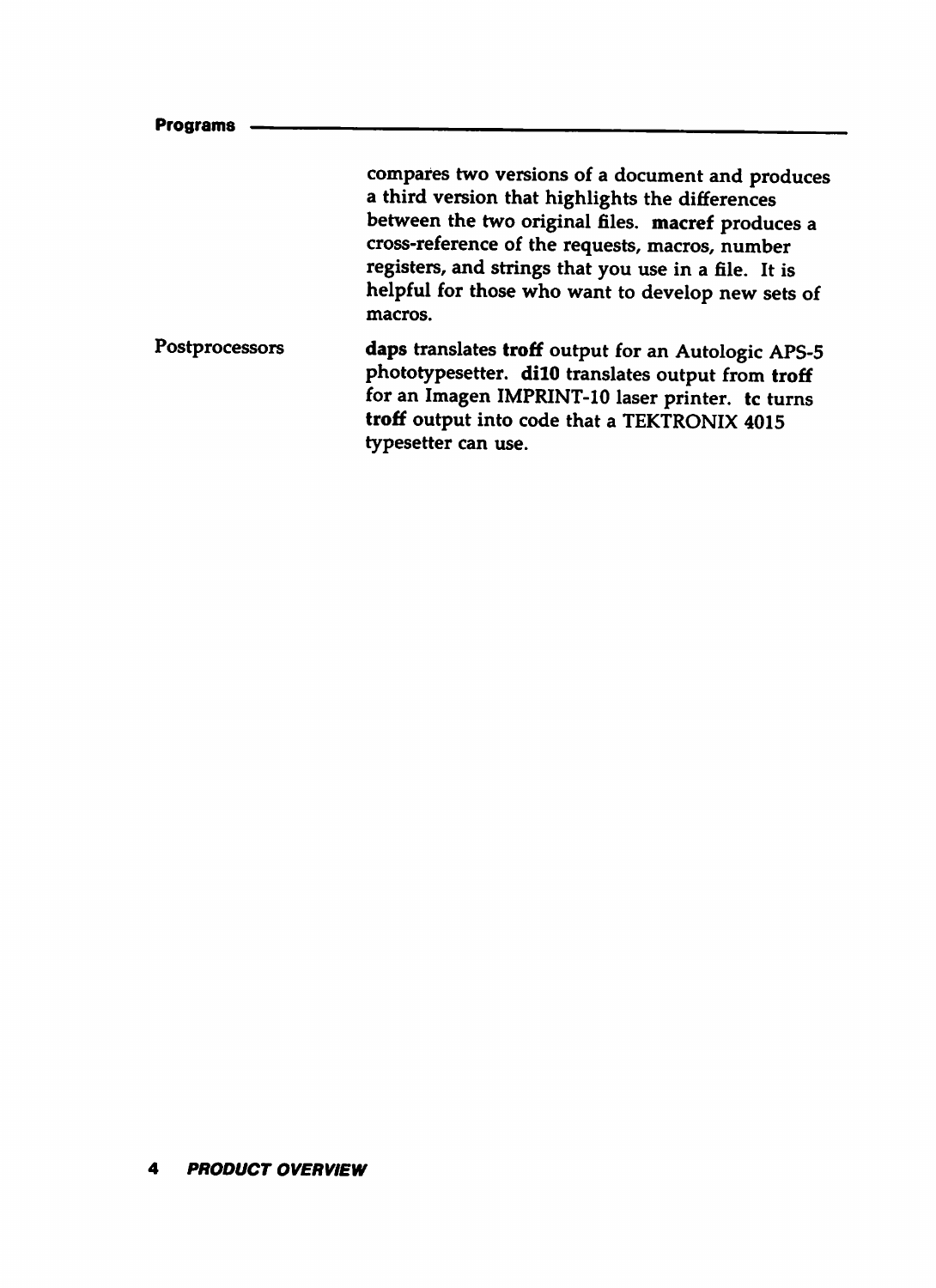# **Obsolete Programs**

Several programs that were included with Release 1.0 of the DOCUMENTER'S WORKBENCH Software are not in Release 2.0.

| checkcw    | is used with ocw, the preprocessor for otroff. It checks<br>whether left and right delimiters and .CW/.CN pairs are<br>properly balanced. Because otroff is not distributed with<br>DOCUMENTER'S WORKBENCH Software 2.0, there is no<br>longer a need for checkcw.                                                                                   |
|------------|------------------------------------------------------------------------------------------------------------------------------------------------------------------------------------------------------------------------------------------------------------------------------------------------------------------------------------------------------|
| checkeq    | is used with eqn. checkeq is not included in<br>DOCUMENTER'S WORKBENCH Release 2.0 because the com-<br>mand checkmm provides more extensive checking of proper<br>equation formatting.                                                                                                                                                               |
| dx9700     | prepares troff documents for the Xerox 9700 printer. The<br>Xerox 9700 is no longer a supported device, and so the com-<br>mand is not distributed with DOCUMENTER'S WORKBENCH<br>Release 2.0.                                                                                                                                                       |
| mmlint     | is a sroff/mm-nroff/mm document compatibility checker.<br>Because sroff/mm is not distributed with DOCUMENTER'S<br>WORKBENCH Release 2.0, there is no longer a need for<br>mmlint.                                                                                                                                                                   |
| non-btl.sh | reinstalls mm macros without AT&T Bell Laboratories<br>specific features. This command is not included with<br>DOCUMENTER'S WORKBENCH Release 2.0 because AT&T Bell<br>Laboratories specific strings have been moved to an external<br>file called /usr/pub/strings.mm. The system administrator<br>can edit this external file to meet local needs. |
| ocw        | is a preprocessor for otroff. Because otroff is not distributed<br>with DOCUMENTER'S WORKBENCH Release 2.0, there is no<br>longer a need for ocw.                                                                                                                                                                                                    |
| osdd       | The osdd adapter macro package is a tool used with the mm<br>macro package to prepare Operations Systems Deliverable<br>Documentation. The command is not distributed with<br>DOCUMENTER'S WORKBENCH Release 2.0.                                                                                                                                    |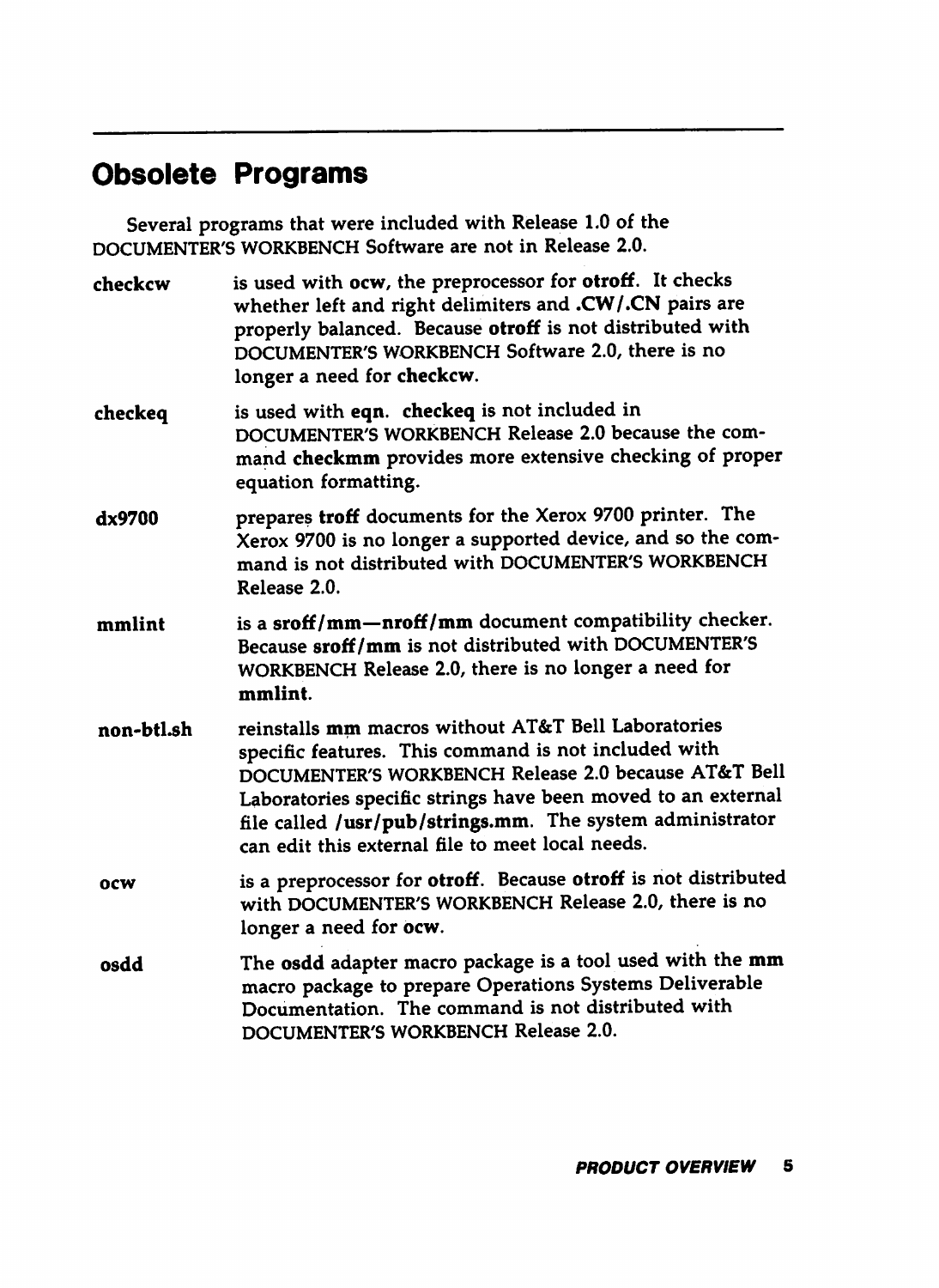| otc    | is a postprocessor for otroff. Because otroff is not distri-<br>buted with DOCUMENTER'S WORKBENCH Release 2.0, there<br>is no longer a need for otc.                                                                                                  |
|--------|-------------------------------------------------------------------------------------------------------------------------------------------------------------------------------------------------------------------------------------------------------|
| otroff | The otroff text formatter is an early version of troff that for-<br>mats text for only one device, the C/A/T phototypesetter.<br>otroff is not distributed with DOCUMENTER'S WORKBENCH<br>Release 2.0.                                                |
| sroff  | sroff formats text for printing on typewriter-like devices and<br>line printers, including the Xerox 9700 printer. The Xerox<br>9700 is no longer a supported device; therefore, sroff is not<br>distributed with DOCUMENTER'S WORKBENCH Release 2.0. |
| x9700  | prepares nroff documents for the Xerox 9700 printer. The<br>Xerox 9700 is no longer a supported device; therefore, the<br>command x9700 is not distributed with DOCUMENTER'S<br><b>WORKBENCH Release 2.0.</b>                                         |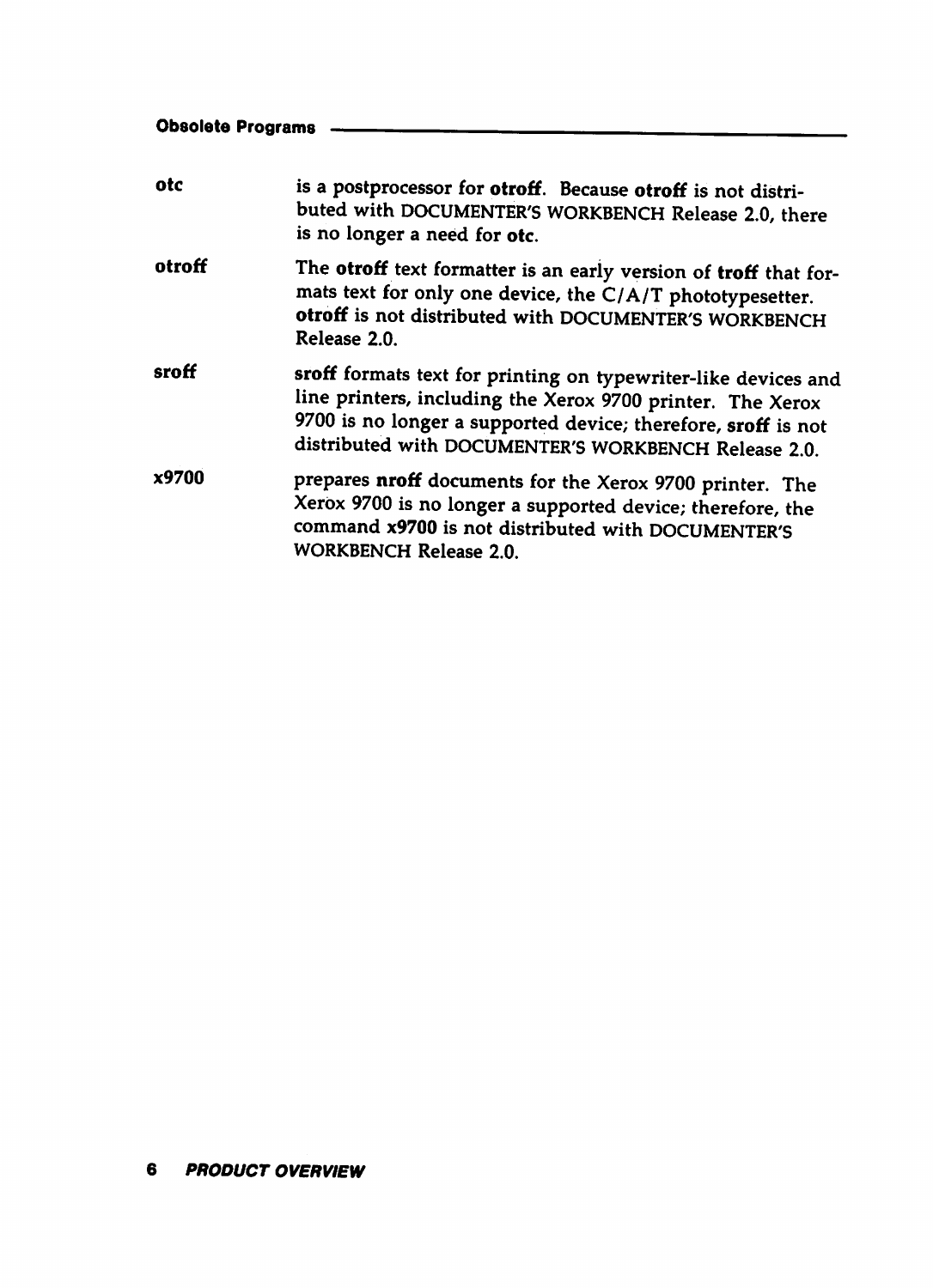## **Documentation**

The following documents are available for Release 2.0 of the DOCUMENTER'S WORKBENCH Software system:

- *• UNIX System V DOCUMENTER'S WORKBENCH Software User's Guide* (Select Code 310-004): The *User's Guide* contains three sections: 1) the "Sampler," which shows files before and after formatting, 2) a preface, and 3) tutorials. The first two sections familiarize the novice with the software in general, and the tutorials cover its use in detail.
- *• UNIX System V DOCUMENTER'S WORKBENCH Software Technical Discussion and Reference Manual* (Select Code 310-005): Organized to suit the more experienced user, this technical explanation of the software is presented according to patterns of customary use. The components of the software are discussed in detail, and manual pages are also provided.
- *• UNIX System V DOCUMENTER'S WORKBENCH Software Handbook* (Select Code 310-008): The Handbook is a memory jogger for accomplished users who want a more technical understanding of the software.
- *• UNIX System V DOCUMENTER'S WORKBENCH Software Handbook for New Users* (Select Code 310-009): This handbook is aimed at new users. It is task-oriented, and it incorporates aspects of the "Sampler" from the *User's Guide.*
- *• UNIX System V DOCUMENTER'S WORKBENCH Software Product Overview* (Select Code 310-006): This document provides a summary of the software and its features, a list of available documents, and a brief technical description for those who might be asked to evaluate the software.
- *• UNIX System V DOCUMENTER'S WORKBENCH Software Release Notes* (Select Code 310-007): The *Release Notes,* written for system administrators, includes the software installation procedures for all processors that support the DOCUMENTER'S WORKBENCH Software. In addition, it gives transition information for owners of earlier product releases.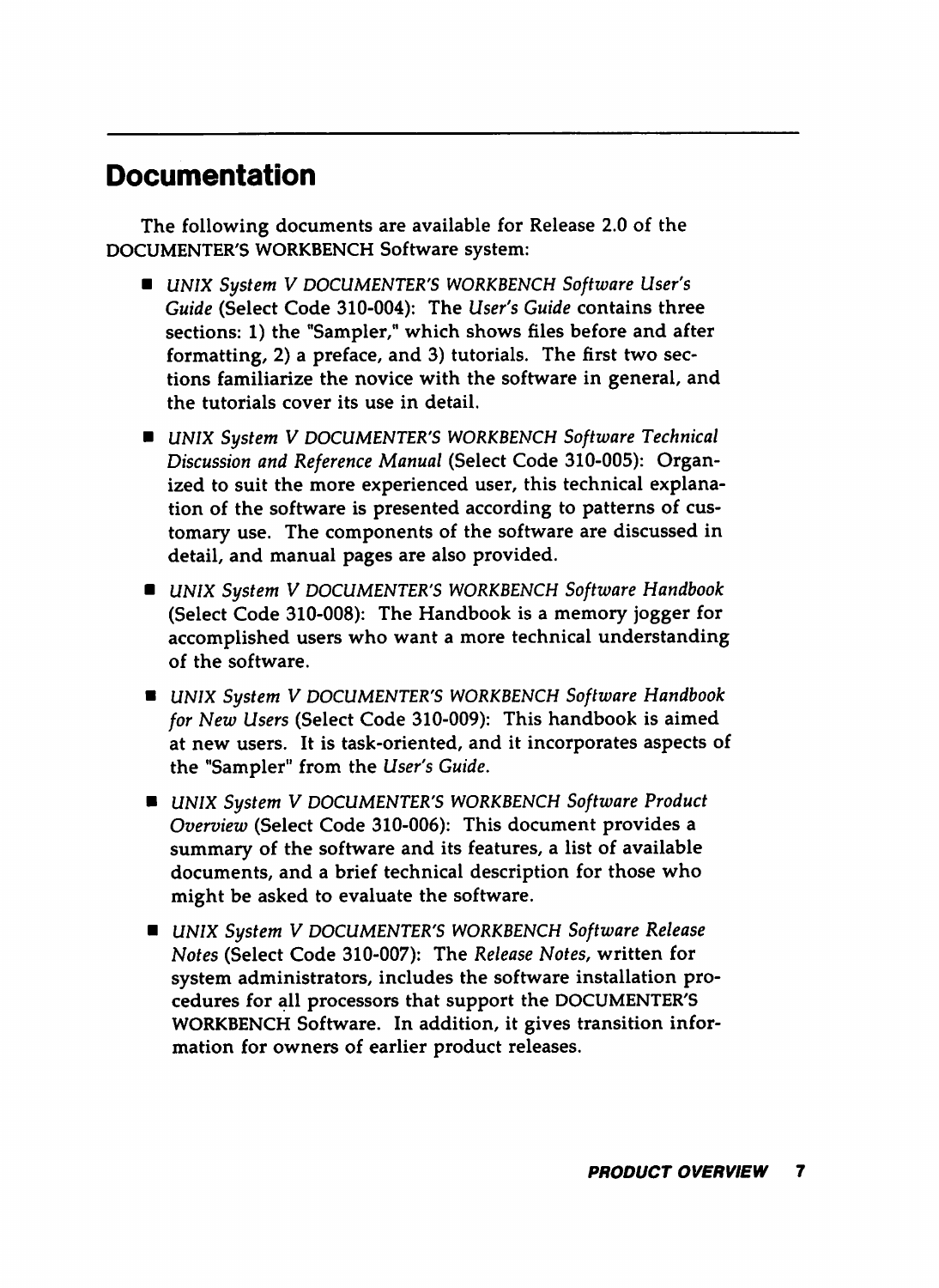**Documentation**

You may get copies of the documents in this list from AT&T. When placing orders, refer to the Select Code for the document that you want (for example 310-004 for the *User's Guide).*

write to: AT&T Customer Information Center P.O.Box 19901 Indianapolis, Indiana 46219

or call: 1-800-432-6600 within the continental United States

To order the DOCUMENTER'S WORKBENCH Software Release 2.0 call

1-800-828-UNIX for the source product

1-800-247-1212 for the binary product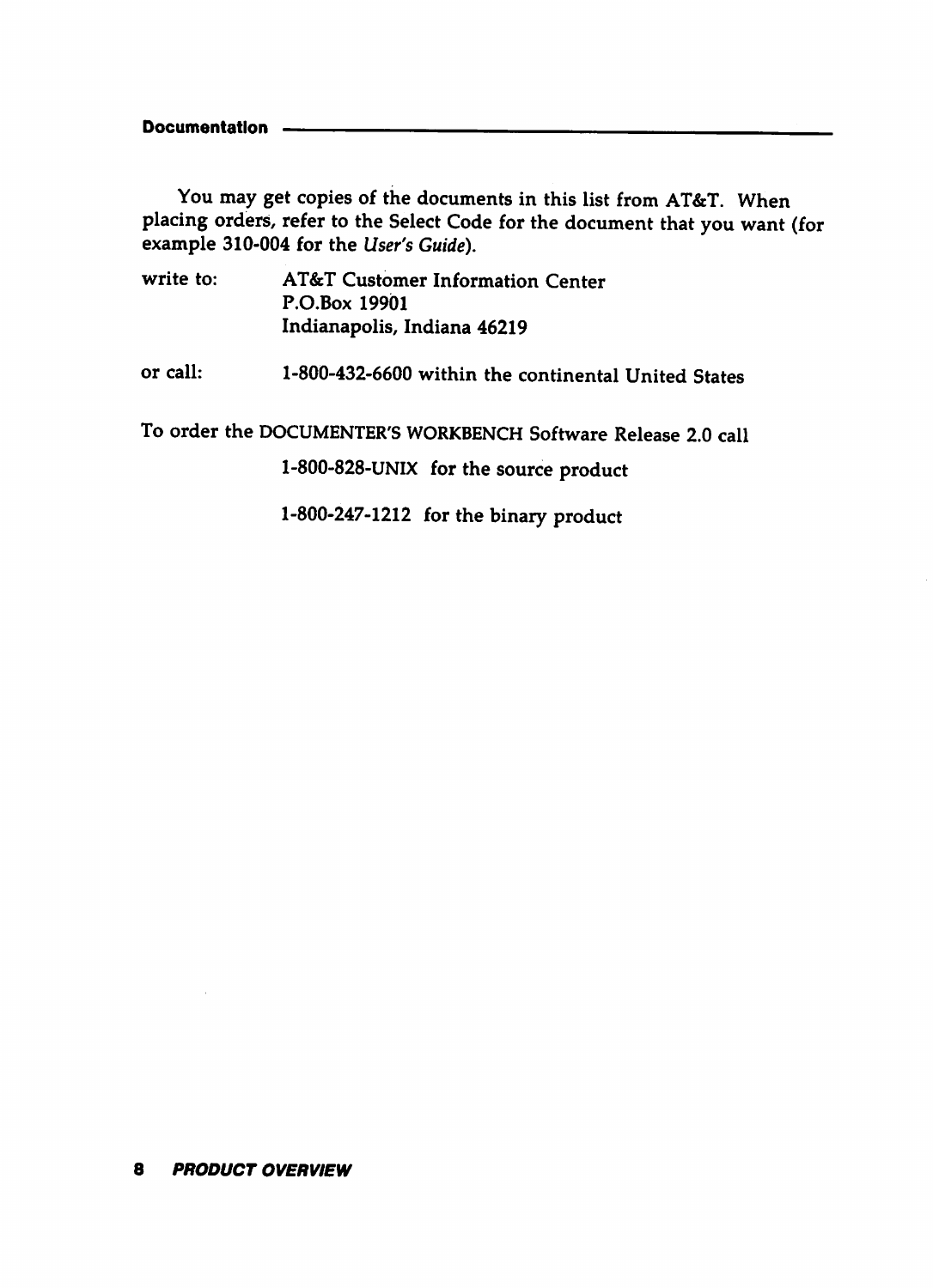### **Overview of Technical Information**

#### **Supported Hardware**

The following list identifies the hardware on which DOCUMENTER'S WORKBENCH Release 2.0 is supported for UNIX System V Release 2.0 as of April 1985:

- **AT&T 3B2/300,400 Computers**
- **AT&T 3B5 Computer**
- **AT&T 3B20S/A Computers**
- **VAX 750**

The UNIX operating system and components of the DOCUMENTER'S WORKBENCH Software have been run on various other computers, including DEC PDP-ll/45, PDP-ll/70, and VAX-ll/780 mini-computers.

### **Specifications for the 3820 Computer and the VAX**

For the AT&T 3B20 Computer and the DEC VAX-ll/780 and VAX-ll/750 computers, the source code for the DOCUMENTER'S WORKBENCH Software Release 2.0 is distributed on a single magnetic tape containing two files in cpio format, written at 1600 bpi. Only a system administrator with root privileges may access this tape. Installing the object code of DOCUMENTER'S WORKBENCH Software Release 2.0 also requires root userid privileges. The *Release Notes* (310-007) presents complete installation instructions.

#### **Specifications for the 385 Computer**

For the 3B5 Computer, source code is distributed on either a Lark II disk cartridge or a nine-track magnetic tape, and contains two files in cpio format. (The binary version of the DOCUMENTER'S WORKBENCH is only available on nine-track magnetic tape.) Again, it is written at 1600 bpi, and root userid privileges are required. The *Release Notes* (310-007) presents complete installation instructions.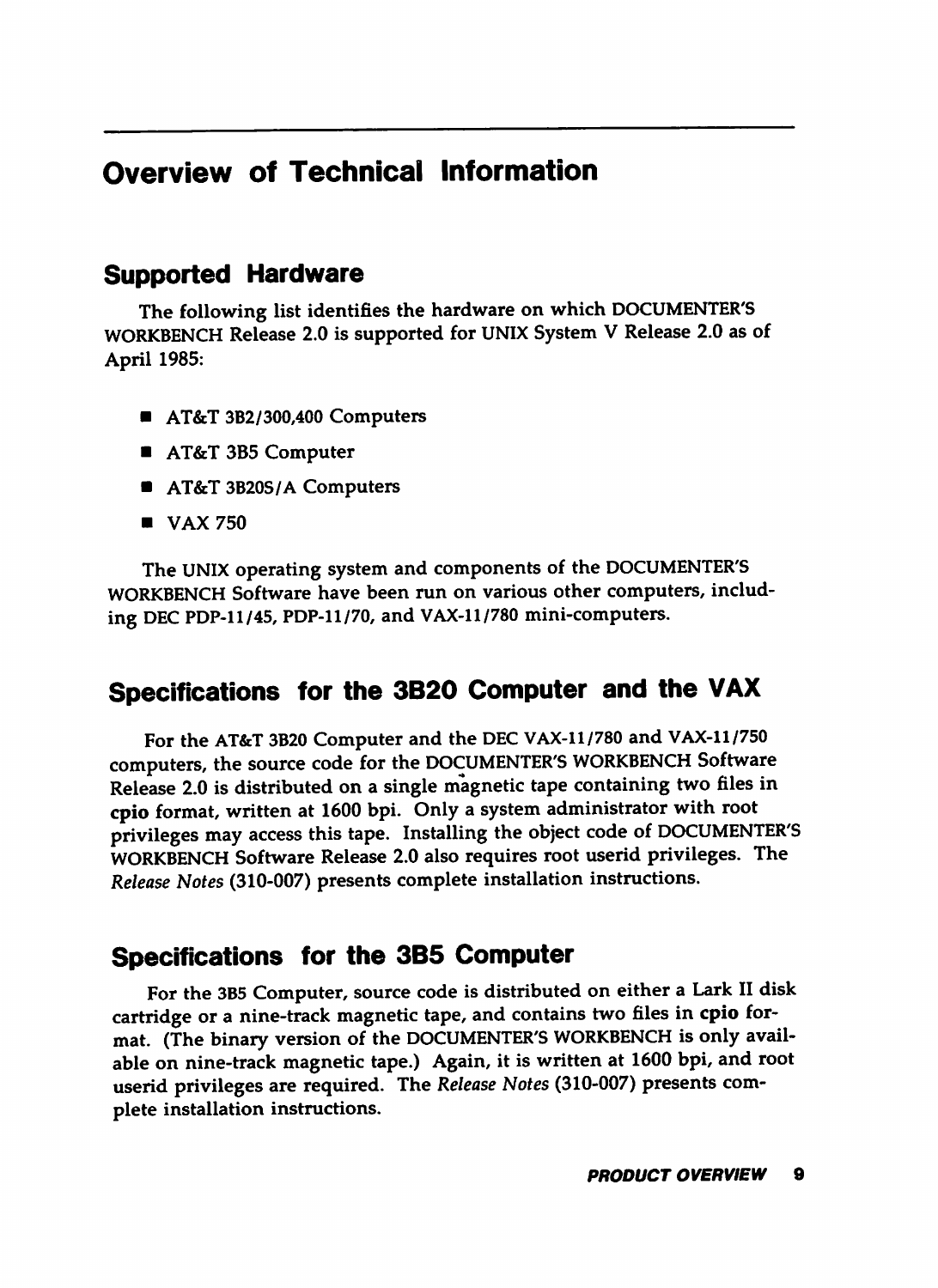### **Specifications for the 382 Computer**

Installing the DOCUMENTER'S WORKBENCH Software on the 3B2 Computer requires four floppy disks. Each floppy disk contains "install" and "uninstall" scripts for the installation and removal of the files contained on it. The required disk space for this product is 5500 blocks in the /usr file system.

The first floppy disk contains all files that you need to use troff, grap, mmt, mvt, pic, eqn and tc plus a driver (for the Autologic APS-5 typesetter) and the font tables for this driver. The files on this first disk require 1100 blocks (512 bytes/block) of free space in the /usr file system.

The second floppy disk contains all the files you need to use nroff, neqn, mm, and man. The files on this disk require 750 blocks of free space in the /usr file system.

The third floppy disk contains files used by both nroff and troff. This disk requires 1300 blocks of free space in the /usr file system.

The fourth floppy disk contains the driver, font tables and raster tables for the Imagen IMPRINT-I0 laser printer. The files on this disk require 2350 blocks of free space in the /usr file system.

You can find a detailed list of the files on each floppy together with complete instructions for installation in the *Release Notes.*

### **Terminal Dependencies**

You can display text processed by nroff, tbl, neqn and mm on a typewriter-like printer or on a terminal without graphics capabilities. Text processed by troff, the mv macro package, eqn, pic, and grap must be sent to a terminal or a printer that supports typesetting (for example, a Teletype 5620 terminal).

### **Software Dependencies**

AT&T supports the DOCUMENTER'S WORKBENCH Software Release 2.0 only on UNIX System V Release 2.0 and subsequent releases. AT&T does not support DOCUMENTER'S WORKBENCH Software Release 2.0 on any other